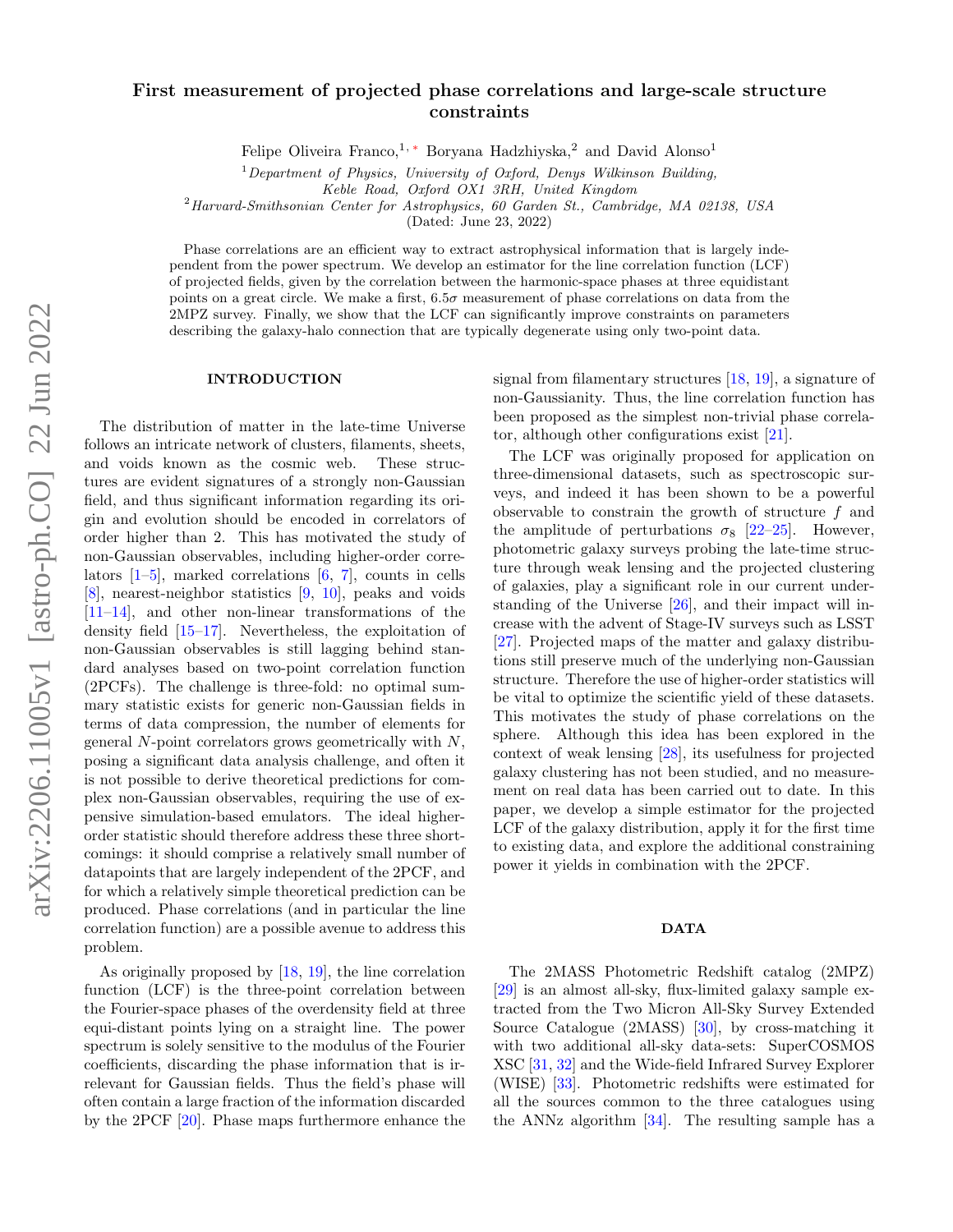median redshift  $\bar{z} = 0.08$  and high photo-z accuracy  $(\sigma_{\delta z} \sim 0.013)$ , thanks to the large photometric coverage and abundance of overlapping spectroscopy.

2MPZ is an ideal sample for a first estimate of the projected LCF. On the one hand, since it is photometric, it is not possible to carry out a robust analysis in 3D, and we must resort to projected statistics. On the other hand, given its low redshift and good photo-z accuracy, the cosmic web filaments, to which phase correlations are particularly sensitive, are still clearly visible in projection.

To enhance the cosmic web features and the non-Gaussianity of the projected galaxy overdensity, we impose a cut in photo-z space of  $z_{\text{photo}} \leq 0.1$ . To avoid systematic fluctuations in the galaxy overdensity caused by dust extinction and stars, we mask regions of the sky most dominated by Galactic reddening as quantified by [\[35\]](#page-5-27) (see [\[36\]](#page-5-28)). The resulting mask removes  $\sim$  32% of the sky, leaving 475,258 sources after the photo-z cut. We use this sample to generate a map of the galaxy overdensity, given simply by  $\delta_p = N_p/N - 1$ , where  $N_p$  is the number of galaxies in pixel p, and  $\overline{N}$  is the mean number of galaxies per pixel in the unmasked region. We make use of the HEALPix pixelization scheme [\[37,](#page-6-0) [38\]](#page-6-1) with resolution parameter  $N_{\text{side}} = 128$ .

## THE PROJECTED LCF

For a scalar field  $\delta$  on the sphere, the projected LCF  $L(\theta)$  is defined as the correlation between the harmonicspace phases at three equi-distant points lying on a great circle. I.e.

$$
L(\theta) \equiv \left\langle \varepsilon (\mathbf{R}_{\theta}^T \hat{\mathbf{n}}) \varepsilon (\hat{\mathbf{n}}) \varepsilon (\mathbf{R}_{\theta} \hat{\mathbf{n}}) \right\rangle, \tag{1}
$$

where  $\hat{\mathbf{n}}$  is a unit vector on the sphere, and  $R_{\theta}$  is a rotation matrix satisfying  $\hat{\mathbf{n}}^T \mathbf{R}_{\theta} \hat{\mathbf{n}} = \cos \theta$ , but otherwise unconstrained. Here,  $\varepsilon(\hat{\mathbf{n}})$  is a map of the harmonic-space phase:

$$
\varepsilon(\hat{\mathbf{n}}) \equiv \sum_{\ell m} Y_{\ell m}(\hat{\mathbf{n}}) \frac{\delta_{\ell m}}{|\delta_{\ell m}|}, \quad \delta_{\ell m} = \int d^2 \hat{\mathbf{n}} Y_{\ell m}^*(\hat{\mathbf{n}}) \delta(\hat{\mathbf{n}}).
$$
\n(2)

As noted in [\[18\]](#page-5-12), thus defined the amplitude of any phase correlation would depend on the smallest scale on which  $\delta(\hat{\mathbf{n}})$  has been sampled (e.g. on the choice of map pixelization). To avoid this, we will instead work with a smoothed version of the phase map. This corresponds to simply replacing

<span id="page-1-1"></span>
$$
\frac{\delta_{\ell m}}{|\delta_{\ell m}|} \to \frac{\delta_{\ell m}}{|\delta_{\ell m}|} w_{\ell} \tag{3}
$$

in Eq. [2,](#page-1-0) where  $w_{\ell}$  is the harmonic transform of the smoothing kernel. In what follows we will use a Gaussian

smoothing  $w_{\ell} = \exp(-\ell(\ell + 1)\sigma_{\theta}^2/2)$ , where  $\sigma_{\theta}$  is the smoothing scale in radians.

In addition to the projected LCF, we will also make use of the power spectrum of the same field, simply defined as the harmonic-space variance of  $\delta$ :  $C_{\ell} \equiv \langle |\delta_{\ell m}|^2 \rangle$ .

As shown in [\[39\]](#page-6-2), the projected LCF can be calculated from the angular bispectrum of  $\varepsilon$ , which itself is connected with the bispectrum and power spectrum of  $\delta$ at leading order. The analytical derivation of this connection is described in detail in [\[39\]](#page-6-2). Here, we will instead base our analysis on the use of an emulator, which replicates the measurement of  $L(\theta)$  on a set of simulated datasets. This is described in the next section.

One of the main challenges to the use of the LCF in real data is the impact of an incomplete sky coverage. The calculation of the harmonic coefficients (and thence  $\varepsilon_{\ell m}$ ) in the presence of a mask leads to non-trivial statistical couplings between different modes that could affect the shape and normalization of the resulting LCF. To build some intuition regarding the effects of a sky mask, consider the variance of  $\varepsilon$  in the flat-sky approximation. In this case:

$$
\langle \varepsilon^2(\mathbf{x}) \rangle = \int \frac{d^2 k \, d^2 l}{(2\pi)^4} e^{i\mathbf{x} \cdot (\mathbf{k} - \mathbf{q})} \frac{\delta_\mathbf{k} \delta_\mathbf{l}^*}{|\delta_\mathbf{k}| |\delta_\mathbf{l}|} = A^{-1} \Omega_{\text{pix}}^{-1}, \tag{4}
$$

where A is the area of the flat-sky patch, and  $\Omega_{\text{pix}}$  is the discrete pixel size. To lowest order, the patch size therefore affects the overall normalization of  $\varepsilon$  as  $f_{\text{sky}}^{-1/2}$ , where  $f_{\text{sky}}$  is the sky fraction of the sample footprint. The effect of the pixel resolution is taken care of by the smoothing in Eq. [3.](#page-1-1)

We therefore propose an approximate estimator for the LCF that simply corrects for this effect:

<span id="page-1-2"></span>
$$
\hat{L}(\theta) = f_{\rm sky}^{3/2} \tilde{L}(\theta),\tag{5}
$$

where  $\hat{L}$  is our estimator and  $\tilde{L}$  is the LCF calculated via triplet counting on the masked  $\varepsilon(\hat{\mathbf{n}})$  map. Specifically, we compute  $\hat{L}(\theta)$  as

$$
\tilde{L}(\theta) = \frac{\sum_{ij} \varepsilon_i \varepsilon_j \varepsilon_{\bar{i}\bar{j}} \Theta(\theta < \theta_{ij}/2 < \theta + \Delta\theta)}{\sum_{ij} \Theta(\theta < \theta_{ij}/2 < \theta + \Delta\theta)}.\tag{6}
$$

<span id="page-1-0"></span>Here, *i* and *j* run over all unmasked pixels,  $\varepsilon_i$  is the value of the phase in pixel i,  $\theta_{ij}$  is the angle between pixels i and j, and  $\varepsilon_{i\bar{j}}$  is the value of  $\varepsilon$  in the pixel nearest to the mid-point between pixels  $i$  and  $j$  along the great circle connecting them.  $\Theta$  is a top-hat function and  $\Delta\theta$  is the width of the angular bins used in the analysis.

To validate the simple estimator in Eq. [5](#page-1-2) we run 100 fast mock realizations making use of CoLoRe [\[40\]](#page-6-3). We use first-order Lagrangian perturbation theory to generate a three-dimensional matter field in the lightcone, using a box of size  $L_{\text{box}} = 870 \text{ Mpc} \, h^{-1}$ , enough to encompass the volume covered by the sample used here. The overdensity field was generated on a 1024<sup>3</sup> grid, and an exponential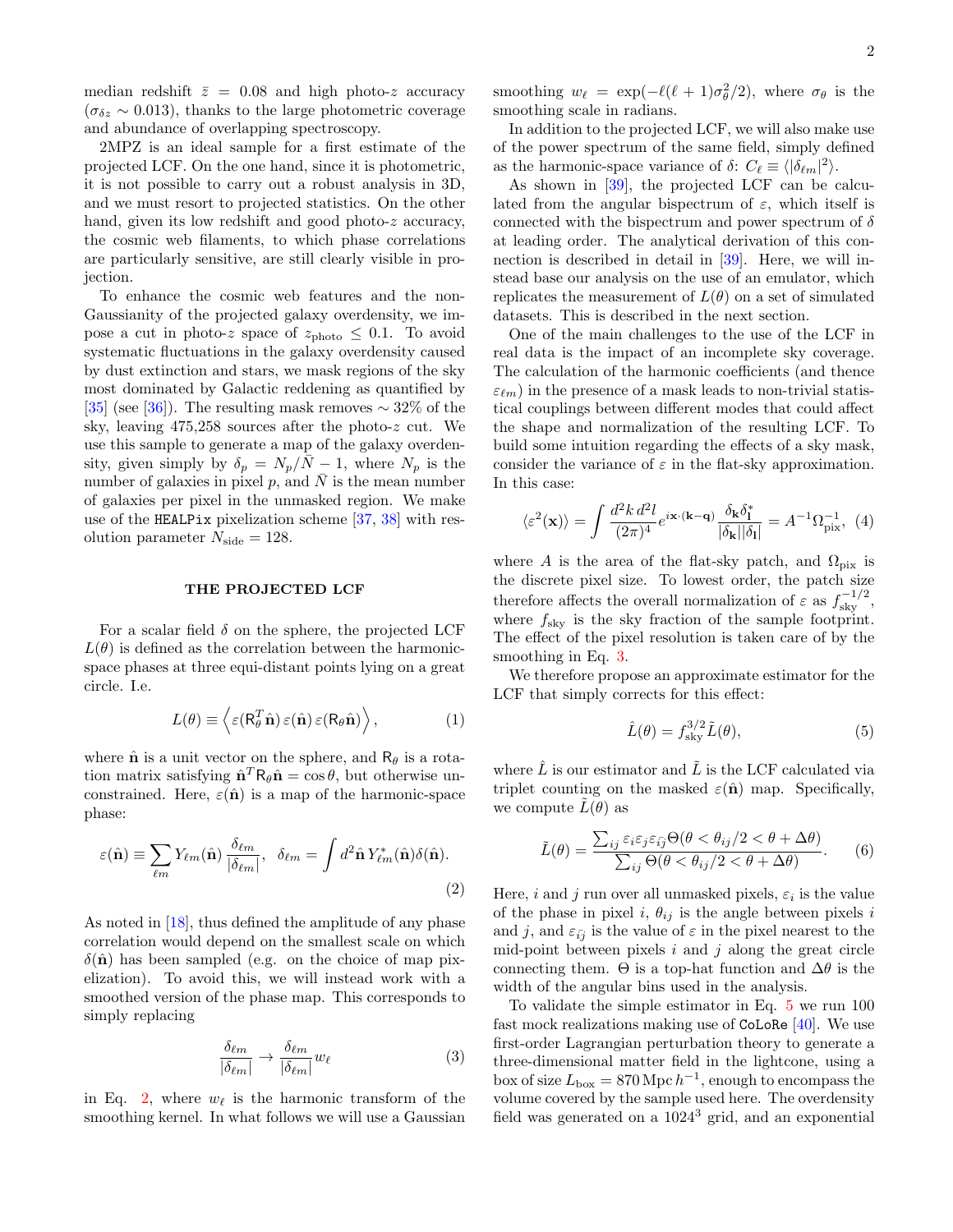

<span id="page-2-0"></span>FIG. 1. Projected LCF measured from an ensemble of 100 CoLoRe simulations (mean and standard deviation). Results shown for measurements on the full sky (red), on a masked sky (blue), and correcting the latter by a factor  $f_{\rm sky}^{3/2}$  as justified in the text.

bias model was used to match the large-scale bias of the 2MPZ sample. This field was then Poisson-sampled to match the number density and redshift distribution of 2MPZ. Each catalog thus generated was then masked as done for the real data, and the LCF was estimated using the method we just described. The LCF was then re-estimated using the full-sky catalog (thus requiring no correction). Fig. [1](#page-2-0) shows the mean and scatter of the 100 masked LPT simulations before the  $f_{\rm sky}^{3/2}$  correction in blue, the corrected LCF in yellow, and the mean of the unmasked simulations in red. We find that the  $f_{\rm sky}^{3/2}$ sky correction is able to account for the effects of sky incompleteness almost exactly. This will in general depend on the mask complexity and on the small-scale correlations of the field, and thus the validity of this estimator should be tested before applying it to other observations.

#### SIMULATION-BASED EMULATOR

To build a theoretical prediction for the measured  $L(\theta)$ , we use the ABACUSSUMMIT suite of highperformance cosmological N-body simulations [\[41\]](#page-6-4), designed to meet the simulation Requirements of the Dark Energy Spectroscopic Instrument (DESI) survey, and run with the high-accuracy cosmological code Abacus [\[42,](#page-6-5) [43\]](#page-6-6). We use the high-resolution AbacusSummit box, AbacusSummit high c000 ph100, at the fiducial cosmology:  $\Omega_b h^2 = 0.02237, \ \Omega_c h^2 = 0.12, \ h =$ 0.6736,  $10^9 A_s = 2.0830$ ,  $n_s = 0.9649$ . Its box size is 1000 Mpc/h, and it contains  $6300^3$  particles with mass  $M_{\rm part} = 3.48 \times 10^8 \ M_{\odot}/h.$ 

We construct mock galaxy catalogues by applying the AbacusHOD model [\[44\]](#page-6-7) to the halo catalogue outputs at

 $z = 0.1$ , generated using the halo-finding algorithm CompaSO [\[45\]](#page-6-8). The AbacusHOD model builds upon the baseline halo occupation distribution (HOD) model by incorporating various generalizations pertaining to haloscale physics and assembly bias. In this work, we assume that the 2MASS sample is best approximated by so-called "baseline HOD" model with no decorations. The model is akin to the 5-parameter model of [\[46\]](#page-6-9), which gives the mean expected number of central and satellite galaxies per halo given halo mass M:

$$
\bar{N}_{\text{cent}}^{\text{LRG}}(M) = \frac{1}{2} \text{erfc}\left[\frac{\log_{10}(M_{\text{min}}/M)}{\sqrt{2}\sigma_M}\right],\tag{7}
$$

$$
\bar{N}_{\text{sat}}^{\text{LRG}}(M) = \left[\frac{M - \kappa M_{\text{min}}}{M_1}\right]^{\alpha} \bar{N}_{\text{cent}}^{\text{LRG}}(M). \tag{8}
$$

Here,  $M_{\text{min}}$  characterizes the minimum halo mass to host a central galaxy.  $M_1$  characterizes the typical halo mass that hosts one satellite galaxy.  $\sigma_M$  describes the steepness of the transition from 0 to 1 in the number of central galaxies.  $\alpha$  is the power law index on the number of satellite galaxies.  $\kappa M_{\text{min}}$  gives the minimum halo mass to host a satellite galaxy.

Using this method, we generate simulated galaxy catalogs for 100 different HOD models, covering the range  $\log_{10}(M_{\rm min}/M_{\odot}h^{-1})$   $\in$  (10.7, 12.2) and  $\log_{10}(M_1/M_{\odot}h^{-1}) \in (11.5, 14.0)$  in a  $10 \times 10$  rectangular grid. We set  $\alpha = 1$ ,  $\kappa = 1$  and  $\sigma_M = 0.28$ . We downsample each catalog to match the redshift distribution of 2MPZ, and measure the angular power spectrum and the projected LCF of the resulting sample. To reduce the statistical noise in the power spectrum, we fit the measured  $C_{\ell}$ s to a 5<sup>th</sup>-order polynomial in log-log scale. We explored the possibility of correcting the statistical noise in the LCF measurements via principal component analysis (PCA), finding that our results were largely insensitive to the number of principal components kept. We thus do not apply any noise correction to the measured LCFs. The  $C_{\ell}$  and  $L(\theta)$  were calculated with the same procedure used for the real data, including the bins of  $\ell$  and  $\theta$  described in the next section.

From the measurements of  $C_{\ell}$  and  $L(\theta)$  at the rectangular grid nodes, we build a simple emulator consisting of a set of bi-cubic interpolators in the  $(\log_{10}(M_{\rm min}/M_{\odot}h^{-1}), \log_{10}(M_1/M_{\odot}h^{-1}))$  plane, one for each fixed scale  $(\ell \text{ or } \theta)$ . Fig. [2](#page-3-0) shows the theory predictions for both observables for a fixed  $\log_{10}(M_1/M_{\odot}h^{-1}) = 12.5$ , and  $\log_{10}(M_{\rm min}/M_{\odot}h^{-1})$  in the range (10.7, 12.2), together with the measurements described in the next section.

#### MEASUREMENT OF  $L(\theta)$  IN 2MPZ

We applied the estimator in Eq. [5](#page-1-2) to the real 2MPZ catalog. A smoothing scale of  $\sigma_{\theta} = 1^{\circ}$  was used, corresponding to a comoving scale of ∼ 6 Mpc. We considered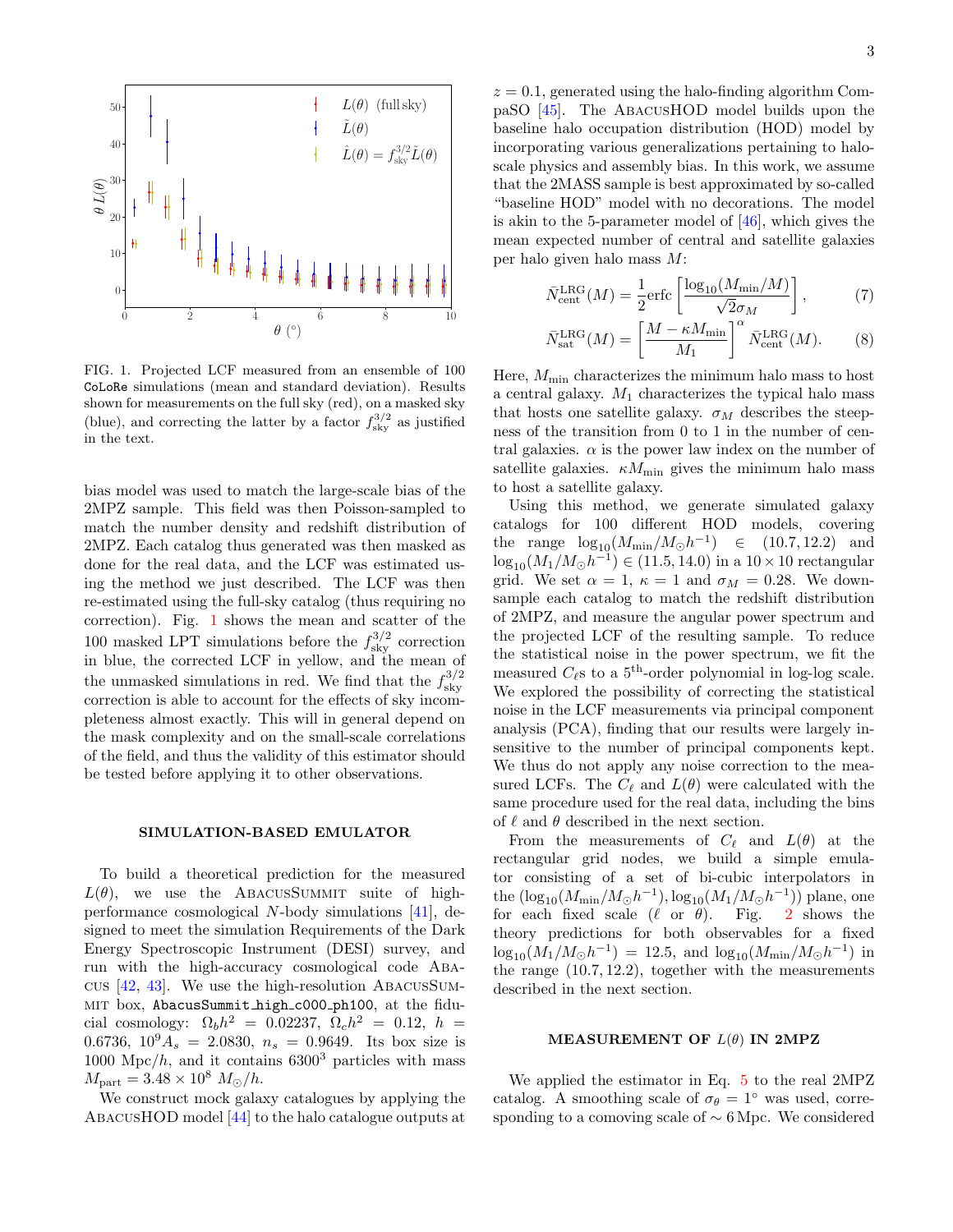

<span id="page-3-0"></span>FIG. 2. Power spectrum (left panel) and projected LCF (right panel) in the 2MPZ sample. The black dots with error bars show the measurements from the data. The red solid line shows the joint best-fit model. The coloured band shows the predictions for  $\log_{10}(M_1/M_{\odot}h^{-1}) = 12.5$  while varying  $\log_{10}(M_{\rm min}/M_{\odot}h^{-1})$  in the range (10.7, 12.2) (from dark blue to turquoise).

separation angles in the range  $0 < \theta < 20^{\circ}$ , in bins of width  $\Delta\theta = 0.5^{\circ}$ . The resulting measurement is shown as black dots in the right panel of Fig. [2.](#page-3-0)

To quantify the additional constraining power brought about by the LCF, we also estimated the angular power spectrum of the sample, employing a pseudo- $C_{\ell}$  estimator as implemented in NaMaster  $[47]$ . We used bandpowers of width  $\Delta \ell = 4$ , and kept only multipoles  $\ell \leq 100$ , corresponding to a physical comoving scale of  $k \sim 0.5 h \text{ Mpc}^{-1}$ . The result is shown as black dots in the left panel of Fig. [2.](#page-3-0)

We estimated the covariance matrix of these measurements using the jackknife resampling method, dividing the footprint into  $N_{JK} = 400$  regions of equal area defined via  $k$ -means clustering  $[48]$ . As in the case of most real-space correlations, the LCF covariance has large off-diagonal elements that must be taken into account. Additionally, although at tree level the 2PCF should be uncorrelated with the LCF, the data exhibit a non-negligible covariance between both measurements, sourced by higher-order connected N-point correlators.

We estimate the statistical significance of this first measurement of the LCF on real data as  $S/N =$  $\sqrt{\chi^2 - N_{\theta}}$ , where  $\chi^2 \equiv \sum_{ij} \hat{L}(\theta_i) \text{Cov}_{ij}^{-1} \hat{L}(\theta_j)$  is the  $\chi^2$ statistic of the measurement assuming no signal, and  $N_{\theta} = 20$  is the number of bins on which  $L(\theta)$  was calculated (i.e. the expectation value of  $\chi^2$  in the absence of a signal). Doing so we obtain a  $S/N = 6.5$ - $\sigma$  detection of phase correlations in 2MPZ. This significance is dominated by scales  $\theta \lesssim 4^{\circ}$  (corresponding to a physical separation of  $\sim$  24 Mpc), and depends mildly on the smoothing scale used. A larger smoothing of  $\sigma_{\theta} = 1.4^{\circ}$ results in a reduced significance of ∼ 5.8σ.

## HOD CONSTRAINTS

To quantify the additional information contained by the LCF (beyond that carried by the power spectrum), we use the simulation-based emulator described above to place constraints on the two free HOD parameters from our measurements of  $L(\theta)$  and  $C_{\ell}$ . To do so, we construct a Gaussian likelihood of the form

$$
-2\log p(\mathbf{d}|\mathbf{q}) = (\mathbf{d} - \mathbf{m}(\mathbf{q}))^T \mathbf{C}^{-1} (\mathbf{d} - \mathbf{m}(\mathbf{q})), \quad (9)
$$

where **d** is the data, **C** is the jackknife covariance matrix,  $\mathbf{q} \equiv (\log_{10}(M_{\rm min}/M_{\odot}h^{-1}), \log_{10}(M_1/M_{\odot}h^{-1}))$  are the free model parameters, and  $m(q)$  is the theoretical model, provided by the emulator. In our case, the data d consists of the  $C_{\ell}$  measurements, the  $L(\theta)$  measurements, or both combined. Since we assume flat priors on q, given by the parameter range used to generate the emulator, the posterior distribution of the model parameters is simply proportional to the likelihood. The model is extremely fast, and we use a brute-force exploration of the posterior in a  $100 \times 100$  grid.

The resulting parameter constraints are shown in Fig. [3.](#page-4-0) The red contours show the 68% and 95% confidencelevel intervals obtained from the power spectrum alone. There is a strong degeneracy between both parameters that the  $C_{\ell}$  alone is not able to break. The degeneracy direction roughly coincides with the "constant-bias" isocontour, corresponding to those HOD models that yield the same large-scale galaxy bias. It is worth noting that the shot-noise contribution to the power spectrum was not subtracted from either the data or the emulator. This has a small effect on the scale dependence of the power spectrum that partially lifts this degeneracy, allowing us to discard models that lead to an exceedingly low galaxy number density. Nevertheless, at least within the scales used here, the  $C_{\ell}$  alone would only allow us to place an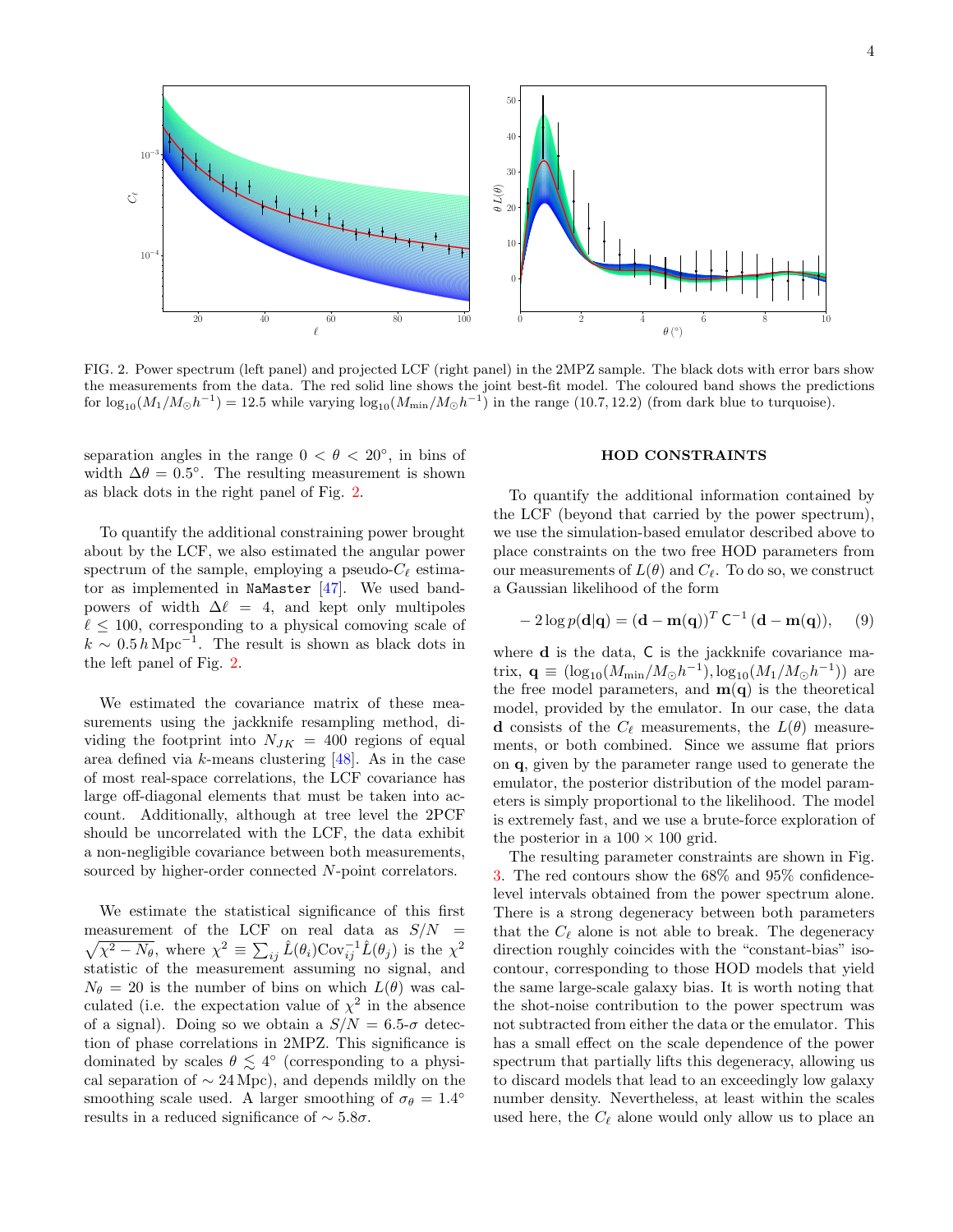

<span id="page-4-0"></span>FIG. 3. Constraints on the two HOD parameters  $\log_{10}(M_{\rm min}/M_{\odot}h^{-1})$  and  $\log_{10}(M_1/M_{\odot}h^{-1})$ . The red and blue contours show the constraints using the power spectrum and the projected LCF respectively, while the joint constraints are shown in black. The combination is able to partially break the degeneracy between these parameters, significantly narrowing down the range of favoured characteristic halo masses.

upper bound on the HOD mass scales.

The blue contours in Fig. [3](#page-4-0) show the constraints derived from the  $L(\theta)$  measurements. Unsurprisingly, on its own, the LCF is unable to constrain the HOD masses, which are broadly degenerate along the  $\log_{10}(M_{\rm min}/M_{\odot}h^{-1}) \sim 1.7 \log_{10}(M_1/M_{\odot}h^{-1}) - 9.6$  direction. Nevertheless, this degeneracy direction, is different from that of the power spectrum, and thus the combination of both measurements is able to significantly improve the final constraints. The results for the combination of  $C_{\ell}$  and  $L(\theta)$  are shown in black in the same figure. The addition of the LCF places a lower bound on the HOD masses, and we obtain the marginalized constraints (mean and standard deviation):

$$
\log_{10}(M_{\text{min}}/M_{\odot}h^{-1}) = 11.45 \pm 0.17,
$$
  

$$
\log_{10}(M_1/M_{\odot}h^{-1}) = 12.37 \pm 0.20.
$$
 (10)

The joint posterior has a peak at  $\log_{10}(M_{\rm min}/M_{\odot}h^{-1}) =$ 11.50,  $\log_{10}(M_1/M_{\odot}h^{-1}) = 12.42$ . This model is a good fit to the joint data vector, with  $\chi^2/\text{d.o.f.} = 0.73$  for 41 degrees of freedom (corresponding to a probability to exceed  $PTE = 0.83$ . The median halo mass for this bestfit model is  $M_{\text{median}} \simeq 1.4 \times 10^{12} M_{\odot}$ . The model also predicts a relatively high abundance of satellites, with an average of 0.77 satellites per central.

#### **CONCLUSIONS**

We have presented the case of projected phase correlations as a probe of the non-Gaussian features in the late-time matter distribution, focusing on a specific configuration: the line correlation function. We have shown that, for a sufficiently simple sky mask, and at least in the case of galaxy clustering, a simple scaling by  $f_{\rm sky}^{3/2}$  is sufficient to recover an unbiased measurement of phase correlations. We have then applied this simple estimator to data from the 2MPZ survey, which is particularly well suited for a first measurement of this observable. Thus we have presented the first measurement to date of phase correlations on real data, which we detect at  $6.5\sigma$ .

We have made use of the ABACUSSUMMIT suite of simulations to create a basic emulator of the LCF and the power spectrum as a function of two HOD parameters:  $\log_{10}(M_{\rm min}/M_{\odot}h^{-1}),$  the minimum mass to form central galaxies, and  $\log_{10}(M_1/M_\odot h^{-1})$ , the mass scale for satellites. Applying this emulator to the measurements of  $L(\theta)$  and  $C_{\ell}$  in 2MPZ, we have then shown that the addition of the LCF is able to significantly improve the parameter constraints achievable with the power spectrum alone. In particular, we have shown that the combination of both observables is able to break the degeneracy between the two HOD masses, allowing us to place reasonably tight constraints on both.

This opens the door to using phase correlations in cosmological data analysis, to unlock additional information contained in the non-Gaussian signatures of the largescale structure. A broader application of the LCF in cosmology will need to tackle a number of outstanding challenges, however. With the increased statistical power of larger samples, more sophisticated estimators accounting for the effects of survey geometry will likely be necessary, or the development of methods to forward-model them in the theory prediction. More accurate theoretical predictions will also be necessary. This is generally challenging for non-Gaussian probes, often requiring the use of simulation-based emulators. Although this has been our approach in this paper, it may be possible to develop sufficiently accurate analytical predictions based on perturbation theory (see [\[39\]](#page-6-2)). In any case, the regime of reliability of these predictions will need to be carefully calibrated, especially in the context of constraints on fundamental cosmological parameters for which phase correlations could be particularly powerful. Finally, although we have focused only on the LCF, other phase correlation configurations exist which may contain valuable information. As in the case of the bispectrum, identifying the most relevant configuration will be of vital importance in order to focus future data analysis efforts.

Regardless of these challenges, exploiting the information encoded in non-Gaussian probes of the late-time matter fluctuations, such as the LCF, is a vital endeavour to make the most of near-future Stage-IV surveys.

We thank Raul Angulo, Harry Desmond, Joyce Byun and Sebastian von Hausseger for useful comments and discussions. FOF acknowledges support from Swiss National Science Foundation through an Early Postdoc Mo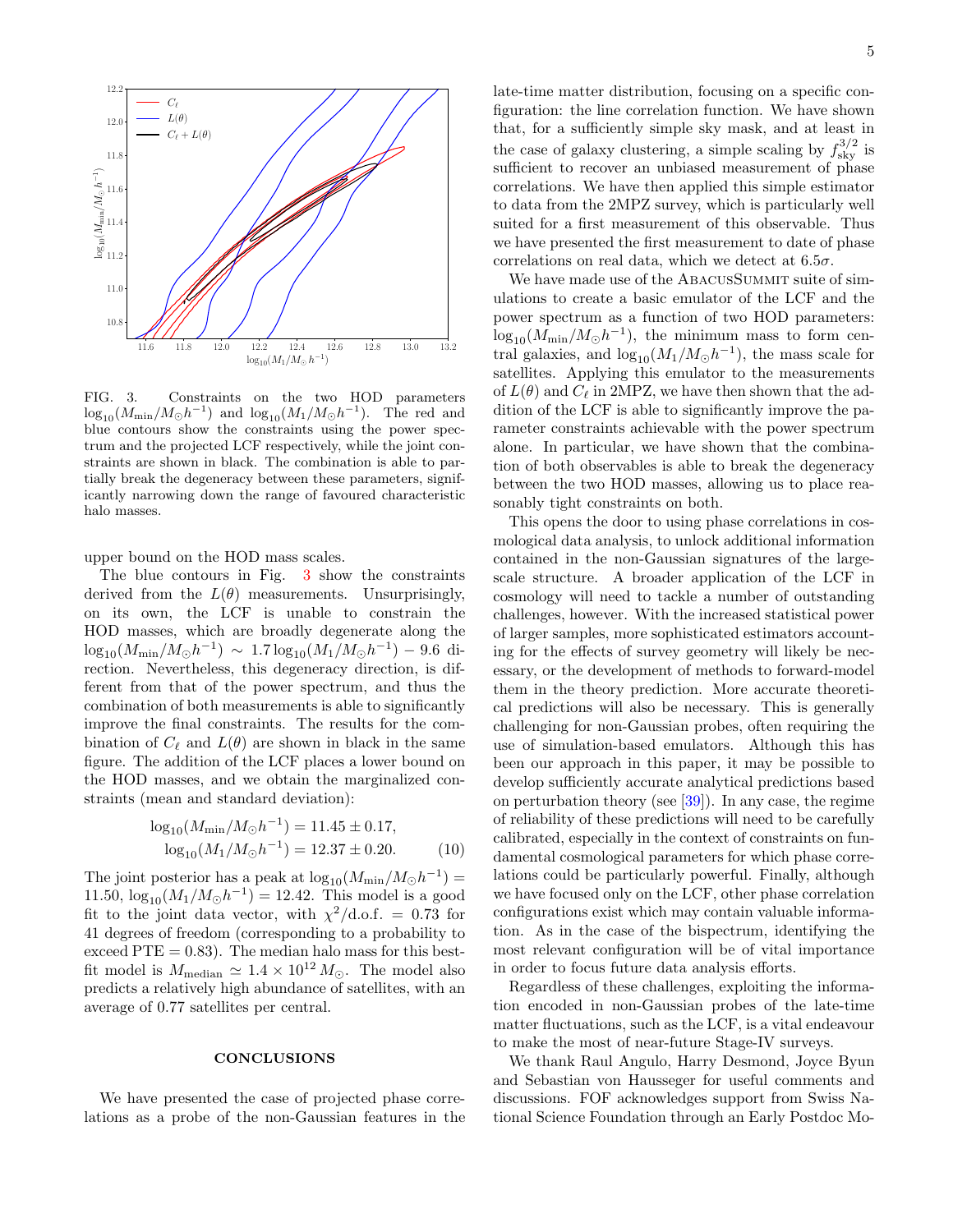bility fellowship, grant reference P2GEP2 199989. DA is supported by the Science and Technology Facilities Council through an Ernest Rutherford Fellowship, grant reference ST/P004474. This research used resources of the National Energy Research Scientific Computing Center (NERSC), a U.S. Department of Energy Office of Science User Facility located at Lawrence Berkeley National Laboratory. We also made extensive use of computational resources at the University of Oxford Department of Physics, funded by the John Fell Oxford University Press Research Fund.

- <span id="page-5-0"></span>∗ [felipe.oliveirafranco@physics.ox.ac.uk](mailto:felipe.oliveirafranco@physics.ox.ac.uk)
- <span id="page-5-1"></span>[1] E. J. Groth and P. J. E. Peebles, [Astrophys. J.](http://dx.doi.org/10.1086/155588) 217, 385 [\(1977\).](http://dx.doi.org/10.1086/155588)
- [2] H. A. Feldman, J. A. Frieman, J. N. Fry, and R. Scoccimarro, [Phys. Rev. Lett.](http://dx.doi.org/10.1103/PhysRevLett.86.1434) 86, 1434 (2001), [arXiv:astro](http://arxiv.org/abs/astro-ph/0010205)[ph/0010205 \[astro-ph\].](http://arxiv.org/abs/astro-ph/0010205)
- [3] R. Scoccimarro, Astrophys. J. 544[, 597 \(2000\),](http://dx.doi.org/10.1086/317248) [arXiv:astro-ph/0004086 \[astro-ph\].](http://arxiv.org/abs/astro-ph/0004086)
- [4] H. Gil-Marín, W. J. Percival, L. Verde, J. R. Brownstein, C.-H. Chuang, F.-S. Kitaura, S. A. Rodríguez-Torres, and M. D. Olmstead, [Mon. Not. R. Astron. Soc.](http://dx.doi.org/10.1093/mnras/stw2679) 465, [1757 \(2017\),](http://dx.doi.org/10.1093/mnras/stw2679) [arXiv:1606.00439 \[astro-ph.CO\].](http://arxiv.org/abs/1606.00439)
- <span id="page-5-2"></span>[5] L. Samushia, Z. Slepian, and F. Villaescusa-Navarro, [Mon. Not. R. Astron. Soc.](http://dx.doi.org/10.1093/mnras/stab1199) 505, 628 (2021), [arXiv:2102.01696 \[astro-ph.CO\].](http://arxiv.org/abs/2102.01696)
- <span id="page-5-3"></span>[6] M. White, [Journal of Cosmology and Astroparticle](http://dx.doi.org/10.1088/1475-7516/2016/11/057) Physics 2016[, 057 \(2016\),](http://dx.doi.org/10.1088/1475-7516/2016/11/057) [arXiv:1609.08632 \[astro](http://arxiv.org/abs/1609.08632)[ph.CO\].](http://arxiv.org/abs/1609.08632)
- <span id="page-5-4"></span>[7] E. Massara, F. Villaescusa-Navarro, S. Ho, N. Dalal, and D. N. Spergel, [Phys. Rev. Lett.](http://dx.doi.org/10.1103/PhysRevLett.126.011301) 126, 011301 (2021), [arXiv:2001.11024 \[astro-ph.CO\].](http://arxiv.org/abs/2001.11024)
- <span id="page-5-5"></span>[8] C. Uhlemann, O. Friedrich, F. Villaescusa-Navarro, A. Banerjee, and S. Codis, [Mon. Not. R. Astron. Soc.](http://dx.doi.org/10.1093/mnras/staa1155) 495[, 4006 \(2020\),](http://dx.doi.org/10.1093/mnras/staa1155) [arXiv:1911.11158 \[astro-ph.CO\].](http://arxiv.org/abs/1911.11158)
- <span id="page-5-6"></span>[9] K. Naidoo, L. Whiteway, E. Massara, D. Gualdi, O. La-hav, M. Viel, H. Gil-Marín, and A. Font-Ribera, [Mon.](http://dx.doi.org/ 10.1093/mnras/stz3075) [Not. R. Astron. Soc.](http://dx.doi.org/ 10.1093/mnras/stz3075) 491, 1709 (2020), [arXiv:1907.00989](http://arxiv.org/abs/1907.00989) [\[astro-ph.CO\].](http://arxiv.org/abs/1907.00989)
- <span id="page-5-7"></span>[10] A. Banerjee and T. Abel, [Mon. Not. R. Astron. Soc.](http://dx.doi.org/10.1093/mnras/staa3604) 500, [5479 \(2021\),](http://dx.doi.org/10.1093/mnras/staa3604) [arXiv:2007.13342 \[astro-ph.CO\].](http://arxiv.org/abs/2007.13342)
- <span id="page-5-8"></span>[11] J. P. Dietrich and J. Hartlap, [Mon. Not. R. Astron. Soc.](http://dx.doi.org/10.1111/j.1365-2966.2009.15948.x) 402[, 1049 \(2010\),](http://dx.doi.org/10.1111/j.1365-2966.2009.15948.x) [arXiv:0906.3512 \[astro-ph.CO\].](http://arxiv.org/abs/0906.3512)
- [12] M. Aubert, M.-C. Cousinou, S. Escoffier, A. J. Hawken, S. Nadathur, S. Alam, J. Bautista, E. Burtin, C.-H. Chuang, de la Macorra, et al., [Mon. Not. R. Astron. Soc.](http://dx.doi.org/ 10.1093/mnras/stac828) 513[, 186 \(2022\),](http://dx.doi.org/ 10.1093/mnras/stac828) [arXiv:2007.09013 \[astro-ph.CO\].](http://arxiv.org/abs/2007.09013)
- [13] A. E. Bayer, F. Villaescusa-Navarro, E. Massara, J. Liu, D. N. Spergel, L. Verde, B. D. Wandelt, M. Viel, and S. Ho, [Astrophys. J.](http://dx.doi.org/ 10.3847/1538-4357/ac0e91) 919, 24 (2021), [arXiv:2102.05049](http://arxiv.org/abs/2102.05049) [\[astro-ph.CO\].](http://arxiv.org/abs/2102.05049)
- <span id="page-5-9"></span>[14] D. Zürcher, J. Fluri, R. Sgier, T. Kacprzak, M. Gatti, C. Doux, L. Whiteway, A. Réfrégier, C. Chang, et al., [Mon. Not. R. Astron. Soc.](http://dx.doi.org/ 10.1093/mnras/stac078) 511, 2075 (2022), [arXiv:2110.10135 \[astro-ph.CO\].](http://arxiv.org/abs/2110.10135)
- <span id="page-5-10"></span>[15] E. Allys, T. Marchand, J. F. Cardoso, F. Villaescusa-Navarro, S. Ho, and S. Mallat, [Phys. Rev. D](http://dx.doi.org/ 10.1103/PhysRevD.102.103506) 102, 103506 [\(2020\),](http://dx.doi.org/ 10.1103/PhysRevD.102.103506) [arXiv:2006.06298 \[astro-ph.CO\].](http://arxiv.org/abs/2006.06298)
- [16] S. Cheng and B. Ménard, [Mon. Not. R. Astron. Soc.](http://dx.doi.org/10.1093/mnras/stab2102) 507, [1012 \(2021\),](http://dx.doi.org/10.1093/mnras/stab2102) [arXiv:2103.09247 \[astro-ph.CO\].](http://arxiv.org/abs/2103.09247)
- <span id="page-5-11"></span>[17] G. Valogiannis and C. Dvorkin, [Phys. Rev. D](http://dx.doi.org/10.1103/PhysRevD.105.103534) 105, [103534 \(2022\),](http://dx.doi.org/10.1103/PhysRevD.105.103534) [arXiv:2108.07821 \[astro-ph.CO\].](http://arxiv.org/abs/2108.07821)
- <span id="page-5-12"></span>[18] D. Obreschkow, C. Power, M. Bruderer, and C. Bonvin, [Astrophys. J.](http://dx.doi.org/10.1088/0004-637X/762/2/115) 762, 115 (2013), [arXiv:1211.5213 \[astro](http://arxiv.org/abs/1211.5213)[ph.CO\].](http://arxiv.org/abs/1211.5213)
- <span id="page-5-13"></span>[19] R. Wolstenhulme, C. Bonvin, and D. Obreschkow, [Astro](http://dx.doi.org/10.1088/0004-637X/804/2/132)phys. J. 804[, 132 \(2015\),](http://dx.doi.org/10.1088/0004-637X/804/2/132) [arXiv:1409.3007 \[astro-ph.CO\].](http://arxiv.org/abs/1409.3007)
- <span id="page-5-14"></span>[20] P. Watts, P. Coles, and A. Melott, [Astrophysical Jour](http://dx.doi.org/10.1086/376351)nal, Letters 589[, L61 \(2003\),](http://dx.doi.org/10.1086/376351) [arXiv:astro-ph/0211408](http://arxiv.org/abs/astro-ph/0211408) [\[astro-ph\].](http://arxiv.org/abs/astro-ph/0211408)
- <span id="page-5-15"></span>[21] A. Gorce and J. R. Pritchard, [Mon. Not. R. Astron. Soc.](http://dx.doi.org/10.1093/mnras/stz2195) 489[, 1321 \(2019\),](http://dx.doi.org/10.1093/mnras/stz2195) [arXiv:1903.11402 \[astro-ph.CO\].](http://arxiv.org/abs/1903.11402)
- <span id="page-5-16"></span>[22] J. Byun, A. Eggemeier, D. Regan, D. Seery, and R. E. Smith, [Mon. Not. R. Astron. Soc.](http://dx.doi.org/ 10.1093/mnras/stx1681) 471, 1581 (2017), [arXiv:1705.04392 \[astro-ph.CO\].](http://arxiv.org/abs/1705.04392)
- [23] F. O. Franco, C. Bonvin, D. Obreschkow, K. Ali, and J. Byun, Phys. Rev. D 99[, 103530 \(2019\),](http://dx.doi.org/ 10.1103/PhysRevD.99.103530) [arXiv:1805.10178 \[astro-ph.CO\].](http://arxiv.org/abs/1805.10178)
- [24] K. Ali, D. Obreschkow, C. Howlett, C. Bonvin, C. Llinares, F. Oliveira Franco, and C. Power, [Mon.](http://dx.doi.org/ 10.1093/mnras/sty1696) [Not. R. Astron. Soc.](http://dx.doi.org/ 10.1093/mnras/sty1696) 479, 2743 (2018), [arXiv:1806.10276](http://arxiv.org/abs/1806.10276) [\[astro-ph.CO\].](http://arxiv.org/abs/1806.10276)
- <span id="page-5-17"></span>[25] J. Byun, F. O. Franco, C. Howlett, C. Bonvin, and D. Obreschkow, [Mon. Not. R. Astron. Soc.](http://dx.doi.org/10.1093/mnras/staa2020) 497, 1765 [\(2020\),](http://dx.doi.org/10.1093/mnras/staa2020) [arXiv:2005.06325 \[astro-ph.CO\].](http://arxiv.org/abs/2005.06325)
- <span id="page-5-18"></span>[26] T. M. C. Abbott, M. Aguena, A. Alarcon, S. Allam, O. Alves, A. Amon, F. Andrade-Oliveira, J. Annis, S. Avila, Bacon, et al., Phys. Rev. D 105[, 023520 \(2022\),](http://dx.doi.org/10.1103/PhysRevD.105.023520) [arXiv:2105.13549 \[astro-ph.CO\].](http://arxiv.org/abs/2105.13549)
- <span id="page-5-19"></span>[27] LSST Science Collaboration, P. A. Abell, J. Allison, S. F. Anderson, J. R. Andrew, J. R. P. Angel, L. Armus, D. Arnett, S. J. Asztalos, T. S. Axelrod, et al., arXiv e-prints , arXiv:0912.0201 (2009), [arXiv:0912.0201 \[astro-ph.IM\].](http://arxiv.org/abs/0912.0201)
- <span id="page-5-20"></span>[28] D. Munshi, R. Takahashi, J. D. McEwen, T. D. Kitching, and F. R. Bouchet, [Journal of Cosmology and As](http://dx.doi.org/10.1088/1475-7516/2022/05/006)[troparticle Physics](http://dx.doi.org/10.1088/1475-7516/2022/05/006) 2022, 006 (2022), [arXiv:2109.08047](http://arxiv.org/abs/2109.08047) [\[astro-ph.CO\].](http://arxiv.org/abs/2109.08047)
- <span id="page-5-21"></span>[29] M. Bilicki, T. H. Jarrett, J. A. Peacock, M. E. Cluver, and L. Steward, [Astrophysical Journal, Supplement](http://dx.doi.org/10.1088/0067-0049/210/1/9) 210, [9 \(2014\),](http://dx.doi.org/10.1088/0067-0049/210/1/9) [arXiv:1311.5246 \[astro-ph.CO\].](http://arxiv.org/abs/1311.5246)
- <span id="page-5-22"></span>[30] T. H. Jarrett, T. Chester, R. Cutri, S. Schneider, M. Skrutskie, and J. P. Huchra, [Astronomical Journal](http://dx.doi.org/ 10.1086/301330) 119[, 2498 \(2000\),](http://dx.doi.org/ 10.1086/301330) [arXiv:astro-ph/0004318 \[astro-ph\].](http://arxiv.org/abs/astro-ph/0004318)
- <span id="page-5-23"></span>[31] N. C. Hambly, M. J. Irwin, and H. T. MacGillivray, [Mon. Not. R. Astron. Soc.](http://dx.doi.org/10.1111/j.1365-2966.2001.04661.x) 326, 1295 (2001), [arXiv:astro](http://arxiv.org/abs/astro-ph/0108290)[ph/0108290 \[astro-ph\].](http://arxiv.org/abs/astro-ph/0108290)
- <span id="page-5-24"></span>[32] J. A. Peacock, N. C. Hambly, M. Bilicki, H. T. MacGillivray, L. Miller, M. A. Read, and S. B. Tritton, [Mon. Not. R. Astron. Soc.](http://dx.doi.org/ 10.1093/mnras/stw1818) 462, 2085 (2016), [arXiv:1607.01189 \[astro-ph.CO\].](http://arxiv.org/abs/1607.01189)
- <span id="page-5-25"></span>[33] E. L. Wright, P. R. M. Eisenhardt, A. K. Mainzer, M. E. Ressler, R. M. Cutri, T. Jarrett, J. D. Kirkpatrick, D. Padgett, R. S. McMillan, Skrutskie, et al., [Astronom](http://dx.doi.org/ 10.1088/0004-6256/140/6/1868)ical Journal 140[, 1868 \(2010\),](http://dx.doi.org/ 10.1088/0004-6256/140/6/1868) [arXiv:1008.0031 \[astro](http://arxiv.org/abs/1008.0031)[ph.IM\].](http://arxiv.org/abs/1008.0031)
- <span id="page-5-26"></span>[34] A. A. Collister and O. Lahav, [Publications of the ASP](http://dx.doi.org/10.1086/383254) 116[, 345 \(2004\),](http://dx.doi.org/10.1086/383254) [arXiv:astro-ph/0311058 \[astro-ph\].](http://arxiv.org/abs/astro-ph/0311058)
- <span id="page-5-27"></span>[35] D. J. Schlegel, D. P. Finkbeiner, and M. Davis, [Astro](http://dx.doi.org/10.1086/305772)phys. J. 500[, 525 \(1998\),](http://dx.doi.org/10.1086/305772) [arXiv:astro-ph/9710327 \[astro](http://arxiv.org/abs/astro-ph/9710327)[ph\].](http://arxiv.org/abs/astro-ph/9710327)
- <span id="page-5-28"></span>[36] J. A. Peacock and M. Bilicki, [Mon. Not. R. Astron. Soc.](http://dx.doi.org/10.1093/mnras/sty2314) 481[, 1133 \(2018\),](http://dx.doi.org/10.1093/mnras/sty2314) [arXiv:1805.11525 \[astro-ph.CO\].](http://arxiv.org/abs/1805.11525)